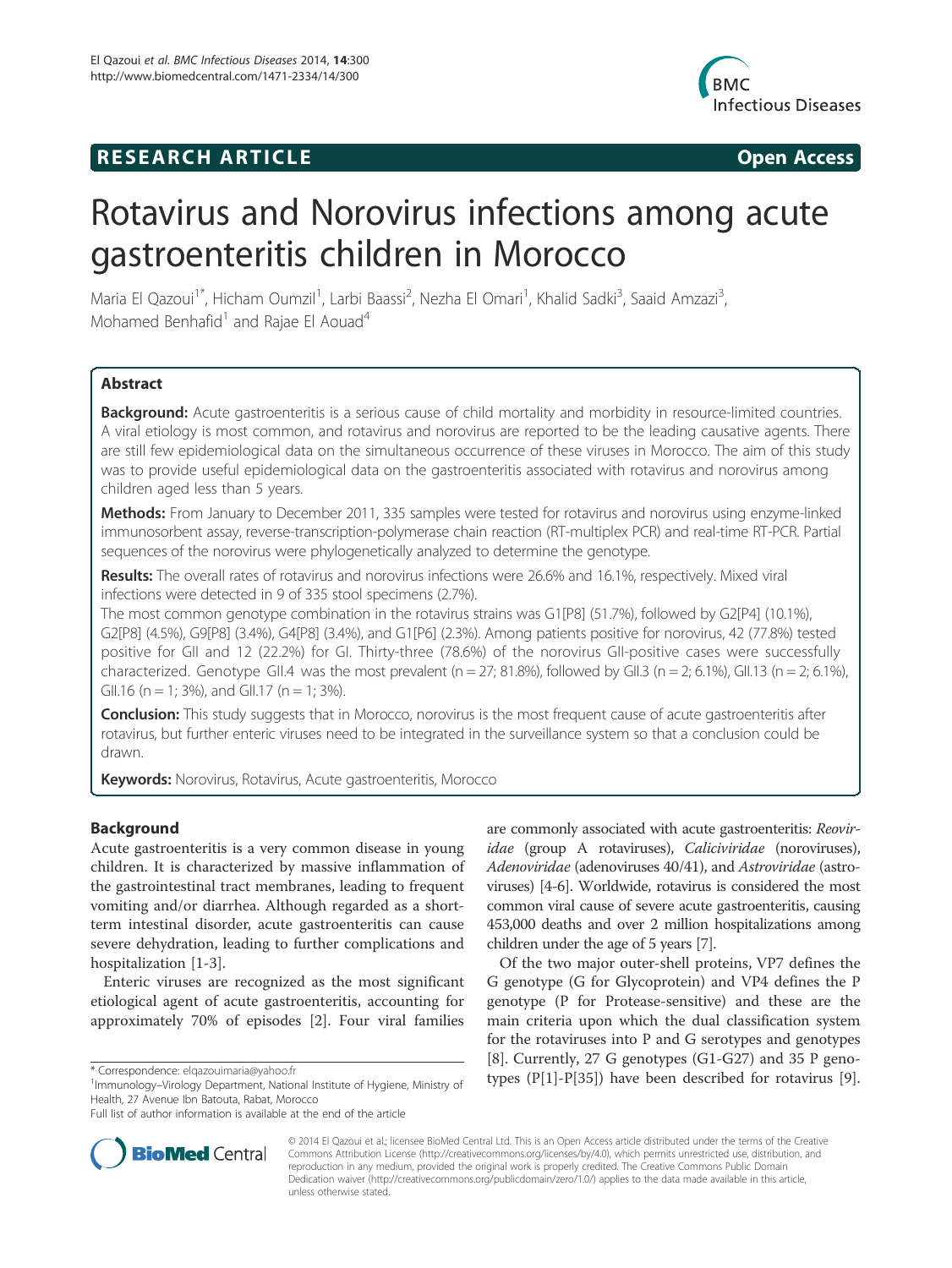To what extent each genotype defines an antigenically distinct VP7 or VP4 protein is not known.

Globally, the five most common G/P combinations among strains infecting humans are G1P[8], G2P[4], G3P[8], G4P[8], and G9P[8], [10]. Remarkably, the G/P types of the uncommon strains show wide variation from one region to the next. For instance, a surveillance program directed by the World Health Organization noted that in 2010 the predominant uncommon strains were G12P[8] and G12P[6] viruses in Southeast Asia; G2P[6], G3P[6], and G1P[6] viruses in sub-Saharan Africa; G1P[4] and G2P[8] viruses in the Western Pacific; and G9P[4] viruses in the Americas [11]. The uncommon strains that can be spread throughout the world to become common global strain are difficult to predict. Indeed, the G9P[8] strains represent the only clear example of a previously rare G/P genotype combination that has become dominant within the landscape of globally circulating rotavirus [12-14].

Norovirus is considered the second most frequent cause of severe childhood gastroenteritis after rotavirus [15]. Its prevalence in children with acute gastroenteritis is in the range of 6–48% [16]. Although more than 30 genotypes, within genogroups GI, GII, and GIV, can infect humans [17], a single genotype, GII.4, has been associated with the vast majority of norovirus-related outbreaks and sporadic cases of gastroenteritis worldwide [18-20]. The GII.4 norovirus strains undergo continuous processes of genetic/antigenic diversification and periodically generate novel strains through the accumulation of punctuate mutations or recombinations, and novel GII.4 variants emerge every 2–3 years [21,22].

Few data are available on the etiology of acute gastroenteritis among young children in Morocco. Only one study reports the detection of norovirus in shellfish in Morocco. Norovirus were detected in 30% of samples, with an equal representation of GI and GII strains, but were much more frequently found in cockles or clams than in oysters [23].

The report of a national survey performed in 1998, describing the causes of child deaths, revealed that a high rate of mortality among children aged less than 5 years was attributed to diarrheal diseases. The number of these deaths in 1 year is estimated to be 6000 [24]. In 2006, a national program for rotavirus surveillance was established by the Ministry of Health, in partnership with the World Health Organization, at four different sites. Data were collected during a 5-year survey and confirmed the rotaviral etiology of infective gastroenteritis among children aged less than 5 years in Morocco. Subsequently, isolated rotavirus strains have been investigated and their molecular epidemiology assessed [25]. These data supported the introduction of a rotavirus vaccine to the Moroccan National Immunization Program in 2010. The vaccine coverage rate was greater than 80% [26].

In countries where the rotaviral vaccine has been introduced, there has been a decline in morbidity related to rotavirus-associated gastroenteritis. However, a mathematical increase of the percentage involved in gastroenteritis cases related to norovirus has been reported. Norovirus has consequently been designated the predominant cause of gastroenteritis in hospitalized children [3,27,28].

To address the paucity of data regarding norovirus infections, we assessed the features of acute gastroenteritis related to rotavirus and norovirus in four regions of Morocco.

# **Methods**

# Setting

This prospective study was carried out as part of the regional rotavirus gastroenteritis surveillance network of the eastern Mediterranean region of the World Health Organization. The survey covered four geographically different regions of Morocco: the University Children's Hospital in Rabat (central coastal region), Mohamed V Hospital in Tanger (northern coastal region), Al Farabi Hospital in Oujda (eastern region), and Prefectoral Hospital in Beni-Mellal (southern region).

#### Specimen collection

In total, 335 fecal specimens were collected from children aged less than 5 years who were hospitalized or required medical care for acute gastroenteritis; Fourty six were from Rabat, 44 were from Tanger, 25 were from Beni-Mellal and 220 were from Oujda. The criteria for gastroenteritis were defined as follows: the acute onset of three or more loose stools, and/or two or more vomiting episodes a day that were not related to any other diagnosis, regardless of the fever conditions; stools with blood traces were excluded. A complete clinical examination was performed and a questionnaire was completed to collect the demographic data and clinical histories of the subjects.

#### Viral investigation

Stools were collected within the first 48 h of admission. Rotaviral infections were screened with an enzyme-linked immunosorbent assay (ProSpecT Oxoid, Cambridgeshire, UK). The sensitivity of the test was 96.6% (83.0–99.9%) and its specificity was 96.4% (81.6–99.9%). Rotavirusreactive samples were stored at −70°C until their molecular characterization with reverse transcription-polymerase chain reaction (RT-multiplex PCR) [24,25]. Rotaviral doublestranded RNA (dsRNA) was extracted from fecal suspensions using the QIAamp Viral RNA Mini Kit (Qiagen, Hilden, Germany), in accordance with the manufacturer's instructions. The dsRNA samples were subjected to seminested multiplex RT-PCR using type-specific primers for VP7-G1, −G2, −G3, −G4, and -G9, and for VP4-P[4],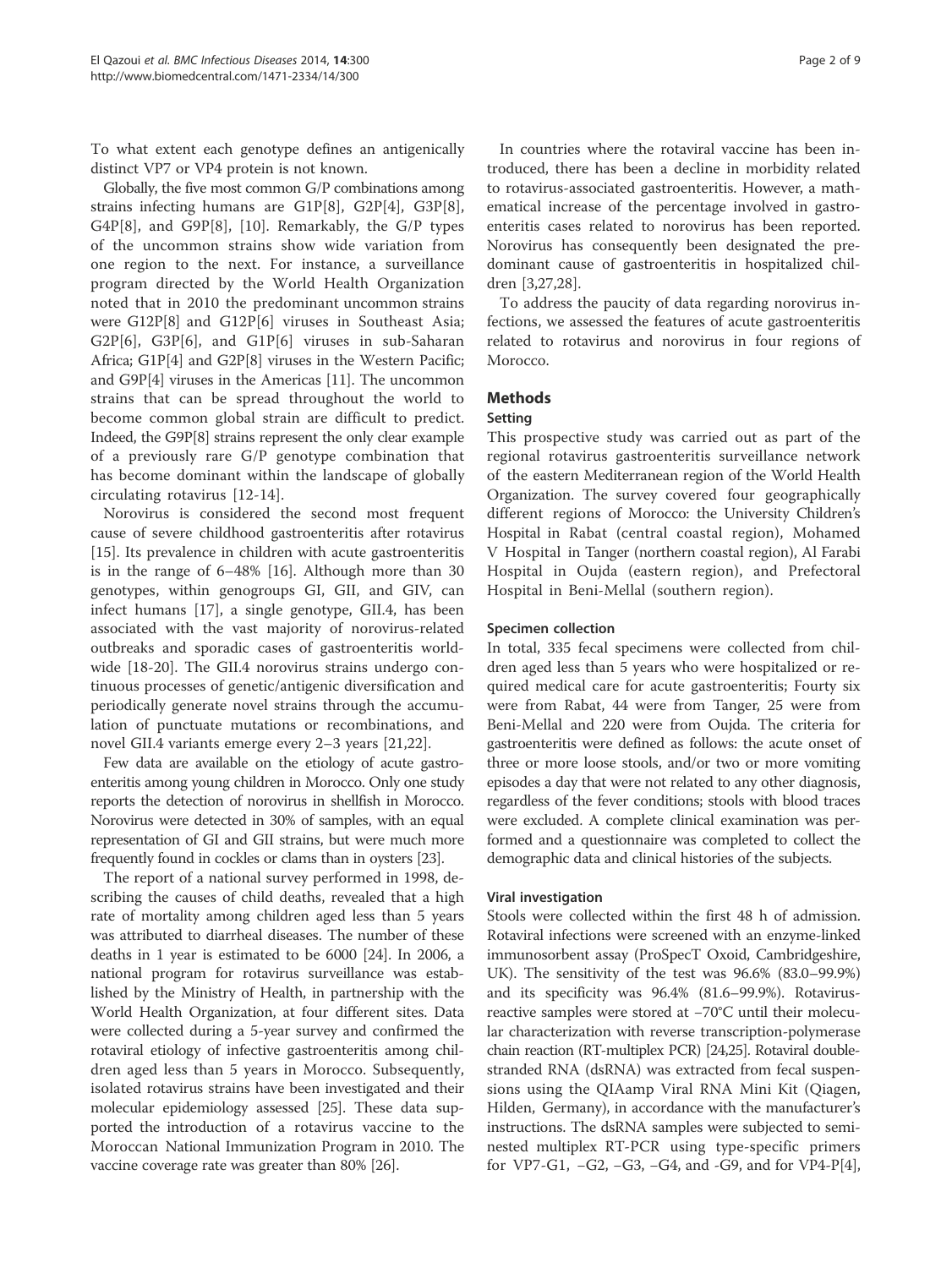−P[6], −P[8], and −P[10], as described previously [29,30]. All PCR products were examined by gel electrophoresis in 200 ml of 2% agarose gel containing 4 μg of ethidium bromide. Fragments of the VP7 gene (904 base pairs) or VP4 gene (876 base pairs) were amplified with the 9 con1-L/VP7-R primers [31] or con2/con3 primers, respectively [29].

Norovirus infections were assessed using real-time RT-PCR with oligonucleotide primers and probes as described previously [32,33], and tested for genogroups GI and GII. Viral RNA was extracted with the QIAamp Viral RNA Mini Kit (Qiagen). The norovirus-positive samples detected with real-time RT-PCR were also analyzed with conventional RT-PCR to allow sequence analysis. The primers sets G1SKF/G1SKR and G2SKF/G2SKR [34] were used to detect a fragment of the capsid gene (region C) of norovirus genogroups I and II, respectively. RT-PCR was performed with the OneStep RT–PCR kit (Qiagen), according to the manufacturer's instructions.

The PCR products were sequenced with the same primers as were used for their amplification, with the ABI Prism BigDye Terminator Ready Reaction Cycle Sequencing Kit (Applied Biosystems Corporation, Foster City, CA, USA) and an ABI 3100 Genetic Analyzer (Applied Biosystems). DNA was sequenced in both directions using the BigDye Terminator cycling methodology (Applied Biosystems) and an ABI 3130xl Genetic Analyzer (Applied Biosystems). Sequences were aligned using ClustalW included in the Mega5.2 software [35]. A phylogenetic analysis was performed with 1000 bootstrapping replicates using the neighbor-joining method in the tree-builder tool of the same software.

# Nucleotide sequence accession numbers

The nucleotide sequence data were submitted to GenBank and assigned the accession numbers KJ162359–KJ162391.

#### Ethical considerations

Informed consent was obtained from the parents or legal guardians of minors. The Ethics Office from the WHO and the Moroccan Ministry of Health deemed this surveillance as public health practice.

#### Statistical analysis

Qualitative variables were compared with  $\chi^2$  and Fisher's tests (EpiInfo version 3.4) and the Mann–Whitney test was used to compare the Vesikari score values. The level of statistical significance was set at 95%. The Fisher's test is particularly useful when the expected value is less than five.

# Results

#### Study group

Among the 335 children enrolled in the study, 184 were boys and 151 were girls; the sex ratio (male/female) was 1.22. Their ages ranged between 1 and 59 months, with a median age of 12 months. The main clinical parameters related to acute gastroenteritis recorded in our study were the period of diarrhea, number of vomiting episodes, dehydration, and fever.

All the patients studied had diarrhea for periods of 1–15 days, with a median duration of 2 days. The median number of vomiting episodes was five episodes per day among all the children, with a range of 0–15 episodes per day. Sixty-four percent of sufferers showed a high rate of vomiting episodes, and 61.3% experienced fever. Of the children enrolled, 30% showed moderate dehydration and 40% severe dehydration. Children aged less than 12 months were the most severely affected, with an estimated dehydration rate of 49%.

### Rotavirus infections

The estimated rate of the rotaviral infection was 26.6% (89/335). The age of the children affected with rotavirus

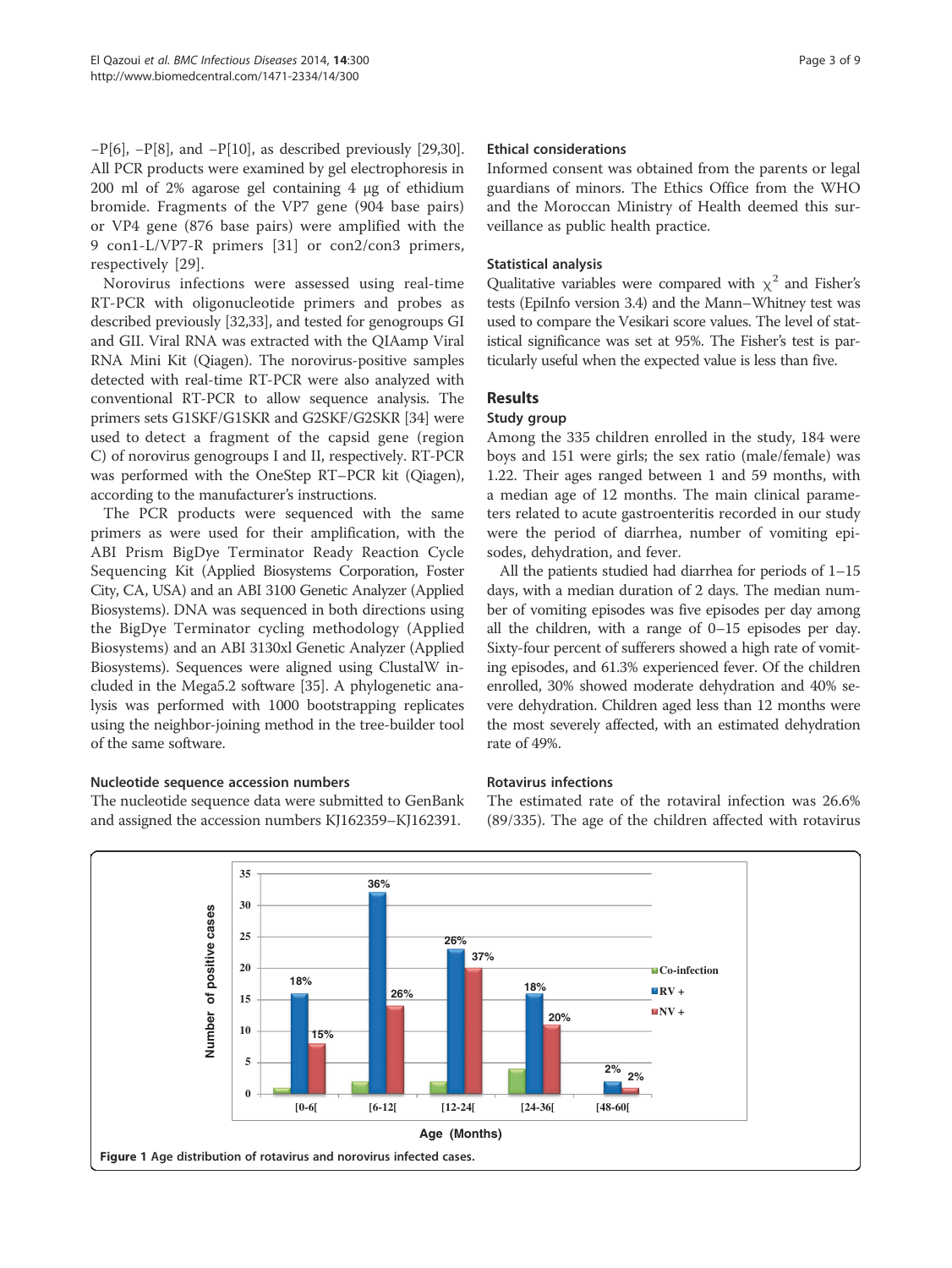was between 2 and 59 months, with a median age of 12 months. The great majority (36%) of rotaviral infections occurred in children aged 6–12 months (Figure 1). Rotavirus was detected at a higher rate in male stool samples (53.9%) than in female samples (46.1%). The sex ratio (male/female) was 1.17. However, there was no significant correlation between sex and rotaviral infection. The median duration of diarrhea experienced by children with rotaviral infections was 6 days, and vomiting episodes occurred at a median rate of six events per day.

Severe dehydration was identified in 44 of 78 patients infected with rotavirus (56.41%). Twenty-six patients (33.33%) experienced moderate dehydration, but 8 of the 78 rotavirusinfected children (10.26%) showed no symptoms of dehydration (Table 1).

Although rotavirus infections were recorded throughout the year, the number of cases tended to peak in January (Figure 2).

#### Norovirus infections

The estimated rate of noroviral infection was 16.1% (54/335). Rabat and Tanger which are coastal cities had the highest percentages of norovirus positivity, during the study period. The difference between the coastal sites and non-coastal sites was statistically significant (Table 2).

The age of the children affected was between 2 and 48 months, with a median age of 14 months. The highest rate was noted in children aged 12–24 months (37%) (Figure 1). Sample stools from male children showed a higher rate of norovirus infection (57.4%) than those from female children (42.6%), but the difference was not statistically significant. The sex ratio (male/female) of norovirus patients was 1.35.

The median period of diarrhea among the norovirusinfected patients was 2 days and the median number of vomiting episodes was five events per day. Of the 43 detected cases of noroviral infection, severe dehydration occurred in 13 (30.23%) children and 13 (30.23%) showed moderate dehydration. No dehydration was recorded in 17 norovirus-infected children (39.53%) (Table 1). Seasonal follow-up of the norovirus-infected patients showed a peak incidence in June (Figure 2).

#### Dual norovirus and rotavirus infections

Dual norovirus and rotavirus infections were confirmed in 9 of 335 (2.7%) patients and were recorded in children with a median age of 24 months. The median period of diarrhea was 3 days and the median number of vomiting episodes was four per day.

Of the nine patients with mixed rotavirus–norovirus infections, two showed severe dehydration (22.22%) and four (44.44%) showed moderate dehydration. Three of the nine coinfected children (33.33%) showed no signs of dehydration. The majority of rotavirus-norovirus

#### Table 1 Clinical features of rotavirus and norovirus infection

|                                  | <b>Rotavirus</b><br>$(N = 78)^*$ | <b>Norovirus</b><br>$(N = 43)$ ** | Negative<br>$(N = 192)$ *** |          |
|----------------------------------|----------------------------------|-----------------------------------|-----------------------------|----------|
| Maximum number stools per day    |                                  |                                   |                             |          |
| $1 - 3$                          | 01 (01.28%)                      | 03 (06.98%)                       | 16 (08.33%)                 |          |
| $4 - 5$                          | 21 (26.92%)                      | 12 (27.91%)                       | 63 (32.81%)                 |          |
| $\geq 6$                         | 56 (71.79%)                      | 28 (65.12%)                       | 113 (58.85%)                |          |
| Diarrhea duration (days)         |                                  |                                   |                             |          |
| $1 - 4$                          | 74 (94.87%)                      | 40 (93.02%)                       | 168 (87.50%)                |          |
| 5                                | 03 (03.85%)                      | 00 (00.00%)                       | 14 (07.29%)                 |          |
| $\geq 6$                         | 01 (01.28%)                      | 43 (06.98%)                       | 10 (05.21%)                 |          |
| Number vomiting episodes per day |                                  |                                   |                             |          |
| 0                                | 05 (06.41%)                      | 05 (11.63%)                       | 50 (26.04%)                 |          |
| 1                                | 00 (00.00%)                      | 03 (06.98%)                       | 07 (03.65%)                 |          |
| $2 - 4$                          | 16 (20.51%)                      | 09 (20.93%)                       | 50 (26.04%)                 |          |
| $\geq 5$                         | 57 (73.08%)                      | 26 (60.47%)                       | 85 (44.27%)                 |          |
| <b>Vomiting duration (days)</b>  |                                  |                                   |                             |          |
| 0                                | 05 (06.41%)                      | 05 (11.63%)                       | 50 (26.04%)                 |          |
| 1                                | 19 (24.36%)                      | 07 (16.28%)                       | 31 (16.15%)                 |          |
| $\overline{2}$                   | 26 (33.33%)                      | 14 (32.56%)                       | 57 (29.69%)                 |          |
| $\geq$ 3                         | 33 (42.31%)                      | 17 (39.53%)                       | 54 (28.13%)                 |          |
| Temperature (°C)                 |                                  |                                   |                             |          |
| 37                               | 25 (32.05%)                      | 17 (39.53%)                       | 79 (41.15%)                 |          |
| 37.1-38.4                        | 05 (06.41%)                      | 02 (04.65%)                       | 15 (07.81%)                 |          |
| 38.5-38.9                        | 02 (02.56%)                      | 11 (25.58%)                       | 34 (17.71%)                 |          |
| $\geq$ 39.0                      | 46 (58.97%)                      | 13 (30.23%)                       | 64 (33.33%)                 |          |
| <b>Dehydration</b>               |                                  |                                   |                             |          |
| Mild                             | 08 (10.26%)                      | 17 (39.53%)                       | 67 (34.90%)                 |          |
| Moderate                         | 26 (33.33%)                      | 13 (30.23%)                       | 55 (28.65%)                 |          |
| Severe                           | 44 (56.41%)                      | 13 (30.23%)                       | 70 (36.46%)                 |          |
| <b>Treatment</b>                 |                                  |                                   |                             |          |
| Rehydration                      | 07 (08.97%)                      | 12 (27.91%)                       | 45 (23.44%)                 |          |
| Hospitalization                  | 71 (91.03%)                      | 31 (72.09%)                       | 147 (76.56%)                |          |
|                                  |                                  |                                   |                             | P value  |
| Vesikari score                   | 14.74                            |                                   | 12.38                       | < 0.0001 |
|                                  |                                  | 13.12                             | 12.38                       | 0.26     |

\*89 rotavirus positives samples-(9 co-infections + 2 data missing) = 78. \*\*54 norovirus positives samples-(9 co-infections  $+ 2$  data missing) = 43.

\*\*\*201 negatives samples-(9 data missing) = 192.

dual infections were recorded between April and May (Figure 2).

#### Rotaviral strain characterization

The rotaviral strains isolated from stool samples were subjected to molecular characterization, and P and G types were assigned to 89 isolates with RT-PCR. The most common genotype combination in the rotaviral strains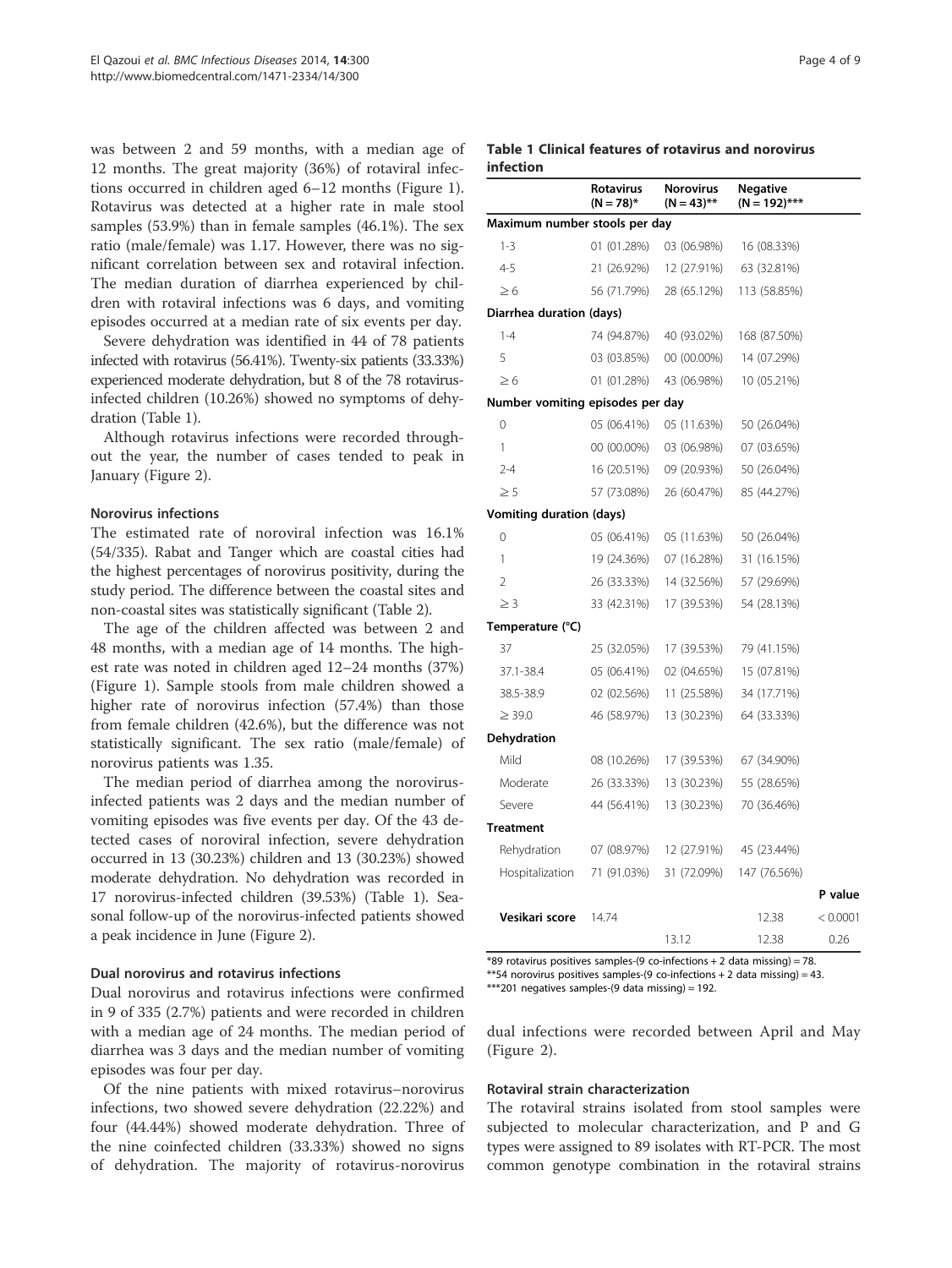

was G1P[8] (51.7%), followed by G2P[4] (10.1%), G2P[8] (4.5%), G9P[8] (3.4%), G4P[8](3.4%) and G1P[6] (2.3%). A high prevalence of mixed strains was found (22.5%) and 2.1% of strains could not be typed (Figure 3).

# Noroviral strain characterization and phylogenetic analysis

Analysis of the genetic diversity of the noroviral strains in our study showed extensive cocirculation of various genotypes between January and December 2011. Among the children positive for norovirus, 42 (77.8%) carried genotype GII and 12 (22.2%) carried genotype GI. A subset of the norovirus samples positive for GII was selected for sequence analysis, and 33 were successfully characterized in region C of the viral genome. The prevailing genotype was GII.4, accounting for 81.8% of infections ( $n = 27$ ), whereas genotypes GII.3 and GII.13 each accounted for 6.1% of infections  $(n = 2)$ .

Other genotypes, GII.16 and GII.17, were each represented by one strain ( $n = 1$ , 3%). The nucleotide sequence analysis showed that GII.4 was the most prevalent genotype. The variant strain designated "GII.4 variant Sydney 2012" was identified in two samples. A sequence analysis of these two samples based on a 302-bp sequence of the capsid gene (C-region) showed 99% identity with the variant Sydney 2012.

A representative phylogenetic tree based on the nucleotide sequences of the capsid region (C-region) was constructed with the neighbor-joining method (Figure 4).

# **Discussion**

In this study, acute gastroenteritis with a rotaviral or noroviral etiology was investigated in children aged less than 5 years. This is the first study to investigate both viruses simultaneously in Morocco. Of the 335 children with acute gastroenteritis enrolled in the study, 26.6%  $(n = 89)$  tested positive for rotavirus and 16.1%  $(n = 54)$ for norovirus. Our results are consistent with several studies undertaken elsewhere, indicating that norovirus is the most common cause of acute gastroenteritis, after rotavirus [36-38].

After the introduction of a rotavirus vaccine in the United States, hospitalizations related to acute gastroenteritis were 45% lower than 2 years earlier [39]. A substantial decline in rotavirus-associated acute gastroenteritis was also observed. Therefore, norovirus is now considered the leading cause of severe gastroenteritis outbreaks in the United States [27,40].

| Table 2 Distribution of norovirus positive cases in the 4 sites of the study, in 1 year survey |  |  |  |  |  |
|------------------------------------------------------------------------------------------------|--|--|--|--|--|
|------------------------------------------------------------------------------------------------|--|--|--|--|--|

| <b>Localization area</b> | Gastroenteritis samples |     | Number of positive cases |    | Positivity (%) | P value |
|--------------------------|-------------------------|-----|--------------------------|----|----------------|---------|
| Rabat<br>Coastal cities  | 46                      |     | 13                       |    | 28.3           |         |
|                          | 44                      | 90  |                          | 24 | 25             |         |
| Non-coastal cities       | 25                      |     |                          |    | 4              | 0.001   |
|                          | 220                     | 245 | 29                       | 30 | 13.2           |         |
|                          |                         |     |                          |    |                |         |
|                          |                         |     | 335                      |    | 54             |         |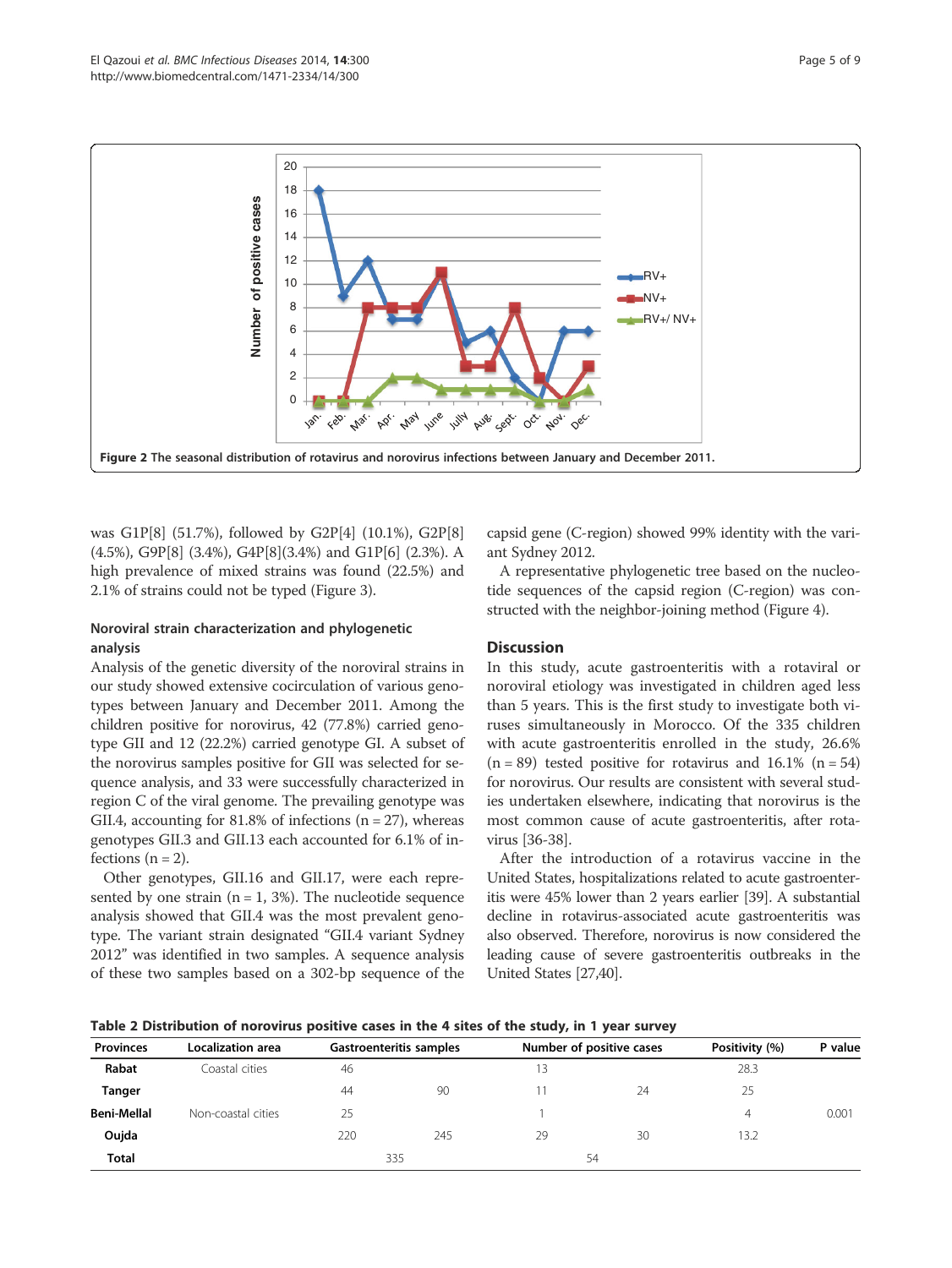

In Morocco, prior the implementation of the national immunization program with rotavirus vaccine, circulating isolates of rotavirus were genotyped in our facilities. From June 2006 to May 2009, 1388 stool samples were collected from children less than 5 years of age admitted for diarrhea in different regions of Morocco. Overall, 41.7% (579 of 1388) of the stools samples tested were positive for rotavirus. Genotyping of 548 (95%) samples demonstrated that G1P[8] (55%) was the most prevalent strain, followed by G9P[8] (11.3%), G2P[4] (9.1%), G4P[8] (0.9%), and G3P[8] (0.4%). Several other strains were identified including G1P[4] (0.2%), G1P[6] (0.9%), G2P[6] (4.3%), G2P[8] (0.2%), G3P[6] (0.4%), G3P[4] (0.2%), and G9P[6] (0.2%). A high prevalence of mixed infections was found (15% of all samples) of which G1G2P[8] (4%) and G1G3P[8] (3.6%) accounted for the majority. Considerable diversity of rotavirus genotypes was present among circulating strains in Morocco [25]. After introduction of rotavirus vaccination in Morocco, the most common genotype combination of rotavirus strains was G1[P8] (51.7%), followed by G2[P4] (10.1%), G2[P8] (4.5%), G9[P8] (3.4%), G4[P8] (3.4%) and G1[P6] (2.3%). A high prevalence of mixed strains (22.5% of the total) was found. The prevalence of rotavirus gastroenteritis decreased from 41.7% to 26.6%. The involvement of the vaccine introduction in the decreasing of the prevalence and the changing in molecular diversity of rotavirus strains in Morocco needs further study. The selective pressures coming from the vaccine may be subtle; many years are required before making a conclusion concerning this phenomenon [41].

Because the Moroccan childhood immunization program was implemented with a rotavirus vaccine in 2010, it is likely that norovirus-associated gastroenteritis will increase relative to rotavirus-associated gastroenteritis, as described by Patel et al. [15] and Payne et al. [27]. A

prospective survey is required to determine the point at which the switch in this trend occurs.

Both viruses were detected in all age groups examined in this study. The peak detection rate occurred between 6 and 12 months of age for rotavirus, with a median age of 12 months, and between 12 and 24 months of age for norovirus, with a median age of 14 months, as was also shown in a French study [36]. These findings confirm that both viruses usually occur in early childhood, which may indicate that protective immunity is present after the age of 2 years [42], and also highlights the importance of implementing prevention strategies in the early years of life. The overall severity score was significantly higher for rotavirus gastroenteritis than for norovirus infections. Similar results have been reported in Spain, Poland, and Libya [3,37,43]. Those studies showed that rotavirus-infected children experienced longer periods of diarrhea and were more severely dehydrated than children infected with norovirus.

During this 1-year survey, cases of rotavirus- and norovirus-associated gastroenteritis were recorded throughout the year, except in October and February, when no case of rotavirus and norovirus was detected, respectively. We observed one peak for rotavirus in January and two peaks for norovirus, in June. The increased rates of noroviral infection in spring and summer have been documented previously in Libya and Spain [43,44]. The summertime peak may be explained by the emergence of a new virus variant, as reported by Lopman et al. [45].

In Morocco, spring and summer seasons are commonly associated with increased consumption of seafood particularly oysters, which is known as a risk factor for acquiring norovirus infection [23,46]. Rabat and Tanger which are coastal cities had the highest percentages of norovirus positivity, during the study period. The study needs to be longer so that a conclusion could be drawn.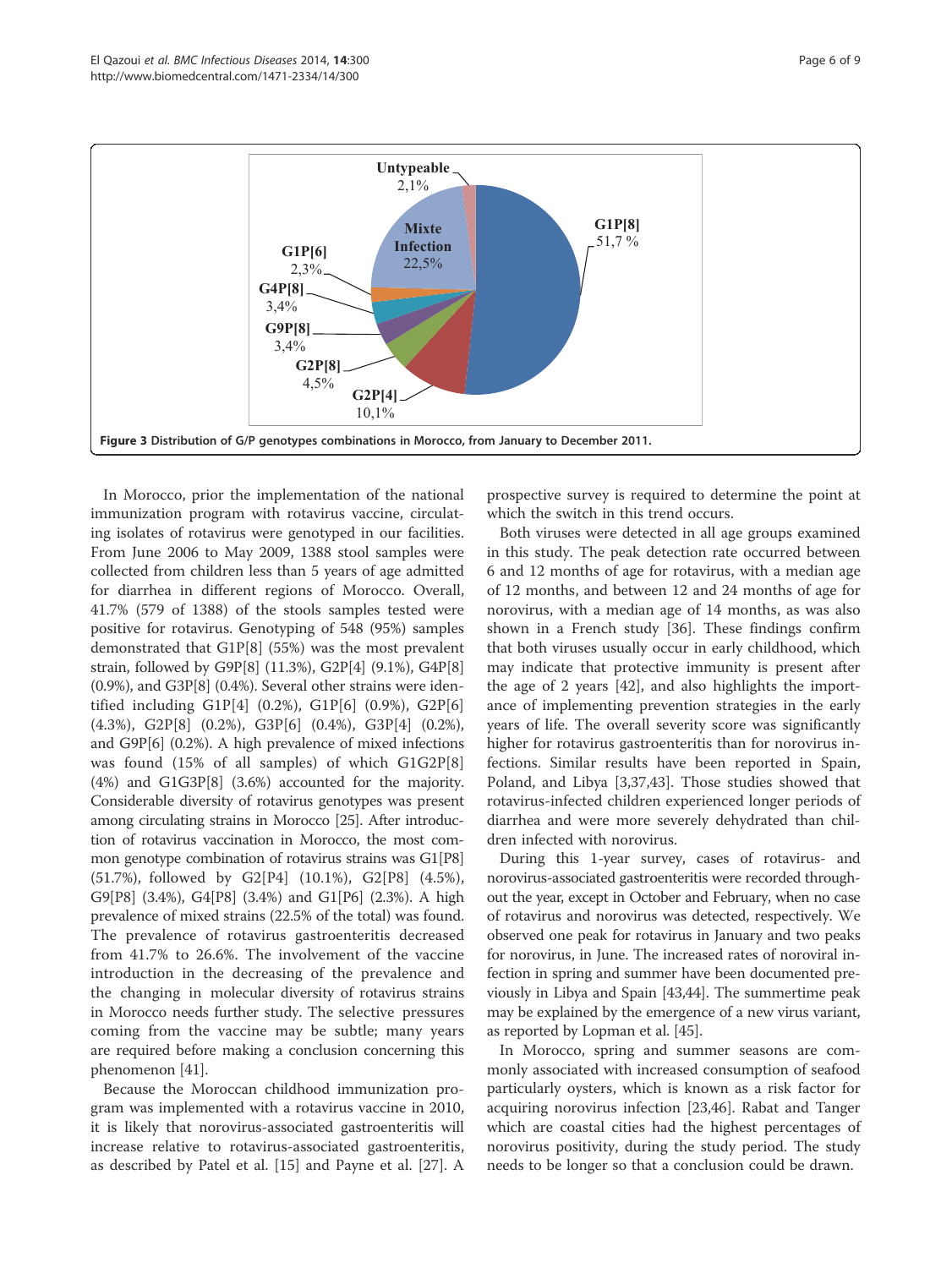Norovirus GII is predominantly responsible for gastroenteritis worldwide, as described in most studies [47-52], and our findings (77.8% GII and 22.2% GI) are consistent with these findings. A subset of noroviruspositive GII samples  $(n = 33)$  was sequenced and grouped into five different genotypes: GII.4 ( $n = 27$ ) was

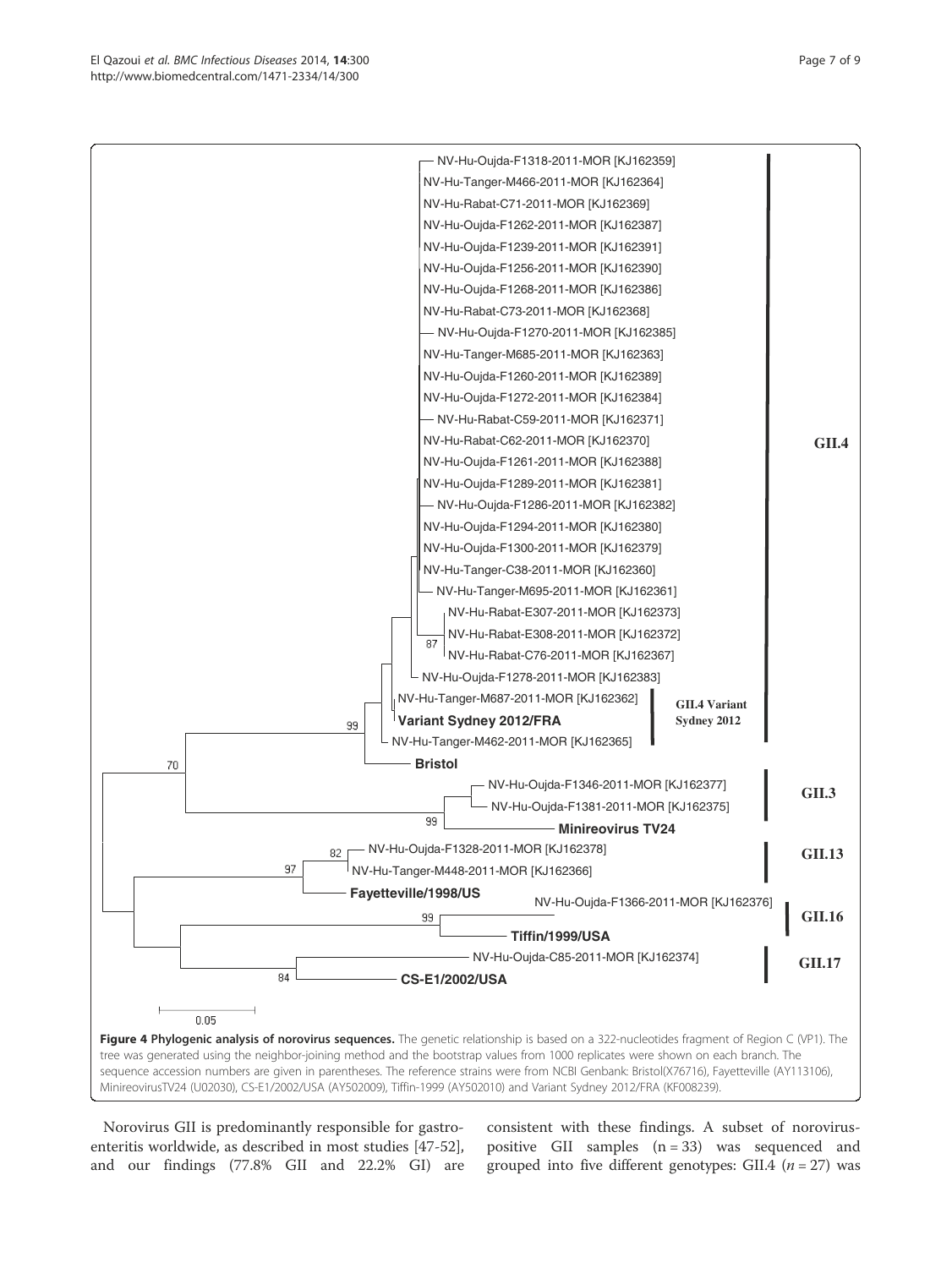the predominant genotype, followed by GII.3 ( $n = 2$ ) and GII.13 ( $n = 2$ ), GII.16 ( $n = 1$ ), and GII.17 ( $n = 1$ ). Several global studies have demonstrated the prevalence of the GII.4 genotype and our results are consistent with them [18,19,43,53].

Unexpectedly, our results showed the presence of the GII.4 variant Sydney2012 in two samples, from the northern region of Morocco (GenBank accession numbers KJ162365 [Tanger/M462/2011/MOR] and KJ162362 [Tanger/M687/2011/MOR]). This variant was first identified in March 2012 in Australia [54] and in December 2012 in Denmark [55], one year after the sampling for our study. This supports the idea that patients with sporadic gastroenteritis are a reservoir for emerging epidemic noroviral strains [52].

Dual rotavirus-norovirus infections were detected in 2.7% of our study samples. Approximately the same rate was reported (2.1%) in a Polish study [3], but our rate is lower than that reported in France by Tran et al. [36]. As reported in the present study and the French study [36], there was no significant correlation between the severity of gastroenteritis and combined infections.

#### Conclusion

Our findings highlight the need to strengthen the surveillance of gastroenteritis and extend it to others regions in Morocco. This will allow us to monitor changes in the epidemiology of rotavirus- and norovirus-associated gastroenteritis and to identify dynamic shifts in the circulating strains.

#### Competing interests

The authors declare that they have no competing interests.

#### Authors' contributions

ME, MB, SA, and RE designed the epidemiological study, participated in its design and coordination, and gave their final approval to the version to be published. ME performed the molecular studies, participated in the sequence alignment, and drafted and edited the manuscript. HO and KS were involved in drafting the manuscript. NE performed the laboratory tests on the human stool samples. LB performed the statistical analysis and participated in its design. All authors read and approved the final manuscript.

#### Acknowledgments

We thank the staff of the Pediatric Units and Provincial Epidemiological Surveillance Units at the four sentinel hospitals (at Rabat, Oujda, Tanger, and Beni-Mellal) for their contributions to this study. We would also like to thank Meryem El Idrissi Azzouzi and Hassan Ihazmade for their technical assistance and Dr. Jan Vinjé at the Centers for Disease Control and Prevention in Atlanta for his kind review; Rima El Chami and Harim Humayun for their generous help with the grammatical review of the paper; and Dr. Latifa Tajount and Dr. Amal Barakat for their help with the sequence analysis.

#### Author details

<sup>1</sup>Immunology-Virology Department, National Institute of Hygiene, Ministry of Health, 27 Avenue Ibn Batouta, Rabat, Morocco. <sup>2</sup>Office of the Laboratories of the National Institute of Hygiene, Ministry of Health, 27 Avenue Ibn Batouta, Rabat, Morocco. <sup>3</sup>Laboratory of Biochemistry and Immunology, Department of Biology, Faculty of Sciences, 4 Avenue Ibn Batouta, B.P. 1014 RP, Rabat, Morocco. <sup>4</sup>UPR Immunology-School of Medicine and Pharmacy, Mohamed V University, Avenue Mohamed Belarbi El Alaoui Souissi, Rabat, Morocco.

#### References

- 1. Wilhelmi De Cal I, Mohedano Del Pozo RB, Sánchez-Fauquier A: Rotavirus and other viruses causing acute childhood gastroenteritis. Clin Microbiol Infect 2008, 26(13):61–65.
- 2. Chow CM, Leung AKC, Hon KL: Acute gastroenteritis from guidelines to real life. Clin Exp Gastroenterol 2010, 3:97–112.
- 3. Oldak E, Sulik A, Rozkiewicz D, Liwoch-Nienartowicz N: Norovirus infections in children under 5 years of age hospitalized due to the acute viral gastroenteritis in northeastern Poland. Eur J Clin Microbiol Infect Dis 2012, 31:417–422.
- 4. Levidiotou S, Gartzonika C, Papaventsis D, Christaki C, Priavali E, Zotos N, Kapsali E, Vrioni G: Viral agents of acute gastroenteritis in hospitalized children in Greece. Clin Microbiol Infect 2009, 15:596–598.
- 5. Oh DY, Gaedicke G, Schreier E: Viral agents of acute gastroenteritis in German children: prevalence and molecular diversity. J Med Virol 2003, 71:82–93.
- 6. De Wit MA, Koopmans MP, Kortbeek LM, Wannet WJ, Vinje J, Van Leusden F, Bartelds AI, Van Duynhoven YT: Sensor, a population-based cohort study on gastroenteritis in the Netherlands: incidence and etiology. Am J Epidemiol 2001, 154:666–674.
- 7. Tate JE, Burton AH, Boschi-Pinto C, Steele AD, Duque J, Parashar UD: 2008 estimate of worldwide rotavirus-associated mortality in children younger than 5 years before the introduction of universal rotavirus vaccination programmes: a systematic review and meta-analysis. Lancet Infect Dis 2012, 12:136–141.
- 8. Cohen J, Charpilienne A, Chilmonczyk S, Estes MK: Nucleotide sequence of bovine rotavirus gene 1 and expression of the gene product in baculovirus. Virology 1989, 171:131–140.
- 9. Matthijnssens J, Ciarlet M, McDonald SM, Attoui H, Bányai K, Brister JR, Buesa J, Esona MD, Estes MK, Gentsch JR, Iturriza-Gómara M, Johne R, Kirkwood CD, Martella V, Mertens PP, Nakagomi O, Parreño V, Rahman M, Ruggeri FM, Saif LJ, Santos N, Steyer A, Taniguchi K, Patton JT, Desselberger U, Van Ranst M: Uniformity of rotavirus strain nomenclature proposed by the Rotavirus Classification Working Group (RCWG). Arch Virol 2011, 156(8):1397–1413.
- 10. Bányai K, László B, Duque J, Steele AD, Nelson AS, Gentsch JR, Parashar UD: Systematic review of regional and temporal trends in global rotavirus strain diversity in the pre rotavirus vaccine era: Insights for understanding the impact of rotavirus vaccination programs. Vaccine 2012, 30S:A122–A130.
- 11. WHO: Global Rotavirus Information and Surveillance Bulletin. World Health Organization; 2011. http://www.who.int/immunization/sage/3\_Final\_RV\_ bulletin\_Jan\_Dec\_2010\_Data\_nov11.pdf.
- 12. Clark HF, Lawley DA, Schaffer A, Patacsil JM, Marcello AE, Glass RI, Jain V, Gentsch J: Assessment of the epidemic potential of a new strain of rotavirus associated with the novel G9 serotype which caused an outbreak in the United States for the first time in the 1995–1996 season. J Clin Microbiol 2004, 42(4):1434–1438.
- 13. Cunliffe NA, Dove W, Bunn JE, Ben Ramadam M, Nyangao JW, Riveron RL, Cuevas LE, Hart CA: Expanding global distribution of rotavirus serotype G9: detection in Libya, Kenya, and Cuba. Emerg Infect Dis 2001, 7(5):890–892.
- 14. Matthijnssens J, Heylen E, Zeller M, Rahman M, Lemey P, Van Ranst M: Phylodynamic analyses of rotavirus genotypes G9 and G12 underscore their potential for swift global spread. Mol Biol Evol 2010, 27(10):2431–2436.
- 15. Patel MM, Hall AJ, Vinjé J, Parashar UD: Noroviruses: a comprehensive review. J Clin Virol 2009, 44(1):1–8.
- 16. Koopmans M: Progress in understanding norovirus epidemiology. Curr Opin Infect Dis 2008, 21(5):544–552.
- 17. Kroneman A, Vega E, Vennema H, Vinjé J, White PA, Hansman G, Green K, Martella V, Katayama K, Koopmans M: Proposal for a unified norovirus nomenclature and genotyping. Arch Virol 2013, In press.
- 18. Glass RI, Parashar UD, Estes MK: Norovirus gastroenteritis. N Engl J Med 2009, 361:1776–1785.
- 19. Tang MB, Chen CH, Chen SC, Chou YC, Yu CP: Epidemiological and molecular analysis of human norovirus infections in Taiwan during 2011 and 2012. BMC Infect Dis 2013, 13:338.